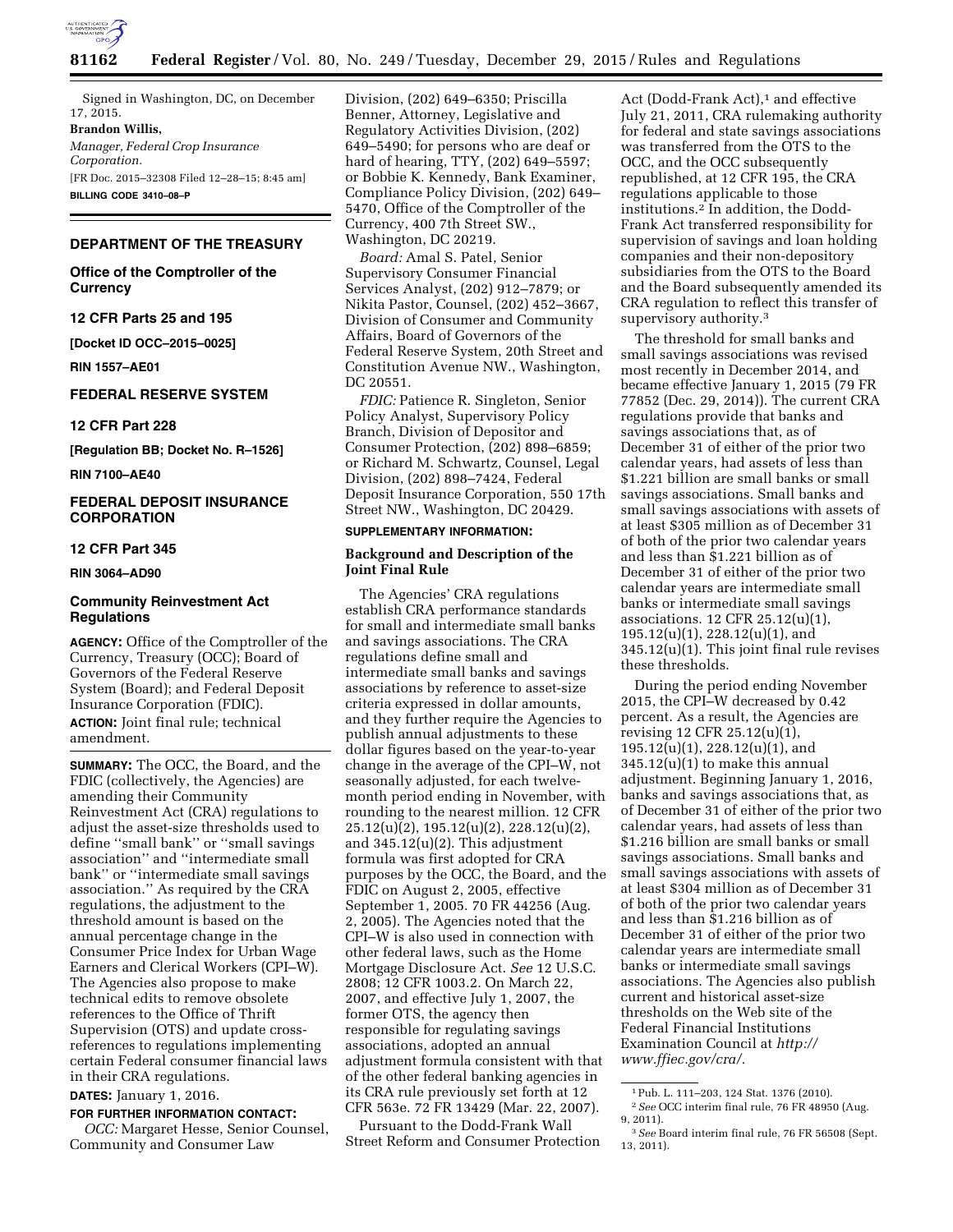In addition, the Agencies are making technical edits to 12 CFR 25.42, 228.42, and 345.42 to remove obsolete references to the ''Office of Thrift Supervision'' and to 12 CFR 563e in the CRA rules. As explained above, Title III of the Dodd-Frank Act transferred the powers, authorities, rights, and duties of the OTS to the Agencies. Specifically, among other changes, Title III abolished the OTS; transferred rulemaking and supervisory authority over savings and loan holding companies and supervisory authority over their nondepository subsidiaries to the Board; transferred rulemaking authority over federal savings associations and state savings associations, and supervisory authority over federal savings associations, to the OCC; and transferred supervisory authority over state savings associations to the FDIC.4

Further, the Agencies are updating references to certain regulations implementing Federal consumer financial laws in the CRA regulations, as Title X of the Dodd-Frank Act transferred rulemaking authority for a number of Federal consumer financial laws, including the Home Mortgage Disclosure Act (HMDA) and the Truth in Lending Act (TILA), to the Consumer Financial Protection Bureau (CFPB), effective July 21, 2011. The CFPB subsequently published an interim final rule to establish its own Regulation C to implement HMDA,<sup>5</sup> and also published an interim final rule to establish its own Regulation Z to implement TILA.6 Accordingly, the Agencies are updating the citations in the CRA regulations 7 to reference the CFPB's Regulation C and Regulation Z, located at 12 CFR 1003 and 12 CFR 1026, respectively.

#### **Administrative Procedure Act and Effective Date**

Under 5 U.S.C. 553(b)(B) of the Administrative Procedure Act (APA), an agency may, for good cause, find (and incorporate the finding and a brief statement of reasons therefore in the rules issued) that notice and public procedure thereon are impracticable, unnecessary, or contrary to the public interest.

The amendments to the regulations to adjust the asset-size thresholds for small

and intermediate small banks and savings associations result from the application of a formula established by a provision in the respective CRA regulations that the Agencies previously published for comment. *See* 70 FR 12148 (Mar. 11, 2005), 70 FR 44256 (Aug. 2, 2005), 71 FR 67826 (Nov. 24, 2006), and 72 FR 13429 (Mar. 22, 2007). Sections 25.12(u)(1), 195.12(u)(1), 228.12(u)(1), and 345.12(u)(1) are amended by adjusting the asset-size thresholds as provided for in §§ 25.12(u)(2), 195.12(u)(2), 228.12(u)(2), and 345.12(u)(2).

Accordingly, the Agencies' rules provide no discretion as to the computation or timing of the revisions to the asset-size criteria. Furthermore, deleting the obsolete references to the ''Office of Thrift Supervision'' and its CRA regulation and updating crossreferences to reflect the transfer of rulemaking authority for many Federal consumer financial laws to the CFPB are technical and non-substantive revisions. For these reasons, the Agencies have determined that publishing a notice of proposed rulemaking and providing opportunity for public comment are unnecessary.

The effective date of this joint final rule is January 1, 2016. Under 5 U.S.C. 553(d)(3) of the APA, the required publication or service of a substantive rule shall be made not less than 30 days before its effective date, except, among other things, as provided by the agency for good cause found and published with the rule. Because this rule adjusts asset-size thresholds consistent with the procedural requirements of the CRA rules, the Agencies conclude that it is not substantive within the meaning of the APA's delayed effective date provision. Moreover, the Agencies find that there is good cause for dispensing with the delayed effective date requirement, even if it applied, because their current rules already provide notice that the small and intermediate small asset-size thresholds will be adjusted as of December 31 based on twelve-month data as of the end of November each year. In addition, the technical edits to remove obsolete references to the ''Office of Thrift Supervision'' and its CRA rule in the Agencies' CRA rules and update citations to certain regulations are not substantive within the meaning of the APA's delayed effective date provision.

#### **Regulatory Flexibility Act**

The Regulatory Flexibility Act (RFA) does not apply to a rulemaking when a general notice of proposed rulemaking is not required. 5 U.S.C. 603 and 604. As noted previously, the Agencies have

determined that it is unnecessary to publish a general notice of proposed rulemaking for this joint final rule. Accordingly, the RFA's requirements relating to an initial and final regulatory flexibility analysis do not apply.

#### **Paperwork Reduction Act of 1995**

In accordance with the Paperwork Reduction Act of 1995 (44 U.S.C. 3506; 5 CFR 1320), the Agencies reviewed this final rule. No collections of information pursuant to the Paperwork Reduction Act are contained in the final rule.

#### **Unfunded Mandates Reform Act of 1995**

Section 202 of the Unfunded Mandates Reform Act of 1995 (Unfunded Mandates Act), 2 U.S.C. 1532, requires the OCC to prepare a budgetary impact statement before promulgating any final rule for which a general notice of proposed rulemaking was published. As discussed above, the OCC has determined that the publication of a general notice of proposed rulemaking is unnecessary. Accordingly, this joint final rule is not subject to section 202 of the Unfunded Mandates Act.

#### **List of Subjects**

#### *12 CFR Part 25*

Community development, Credit, Investments, National banks, Reporting and recordkeeping requirements.

#### *12 CFR Part 195*

Community development, Credit, Investments, Reporting and recordkeeping requirements, Savings associations.

# *12 CFR Part 228*

Banks, Banking, Community development, Credit, Investments, Reporting and recordkeeping requirements.

## *12 CFR Part 345*

Banks, Banking, Community development, Credit, Investments, Reporting and recordkeeping requirements.

#### **Department of the Treasury**

*Office of the Comptroller of the Currency* 

#### **12 CFR Chapter I**

For the reasons discussed in the preamble, 12 CFR parts 25 and 195 are amended as follows:

<sup>4</sup>*See* 12 U.S.C. 5412–5413.

<sup>5</sup> 12 CFR part 1003. *See* 76 FR 78465 (Dec. 19, 2011).

<sup>6</sup> 12 CFR part 1026. *See* 76 FR 79768 (Dec. 22, 2011).

<sup>7</sup>*See* 12 CFR 25.12(h)(2)(i), 25.12(j)(2), 25.12(l), 25.42(b)(3), 25.42(d), 25.43(b)(2), 195.12(h)(2)(i), 195.12(j)(2), 195.12(l), 195.42(b)(3), 195.42(d), 195.43(b)(2), 228.12(h)(2)(i), 228.12(j)(2), 228.12(l), 228.42(b)(3), 228.42(d), 228.43(b)(2), 345.12(h)(2)(i), 345.12(j)(2), 345.12(l), 345.42(b)(3), 345.42(d), and 345.43(b)(2).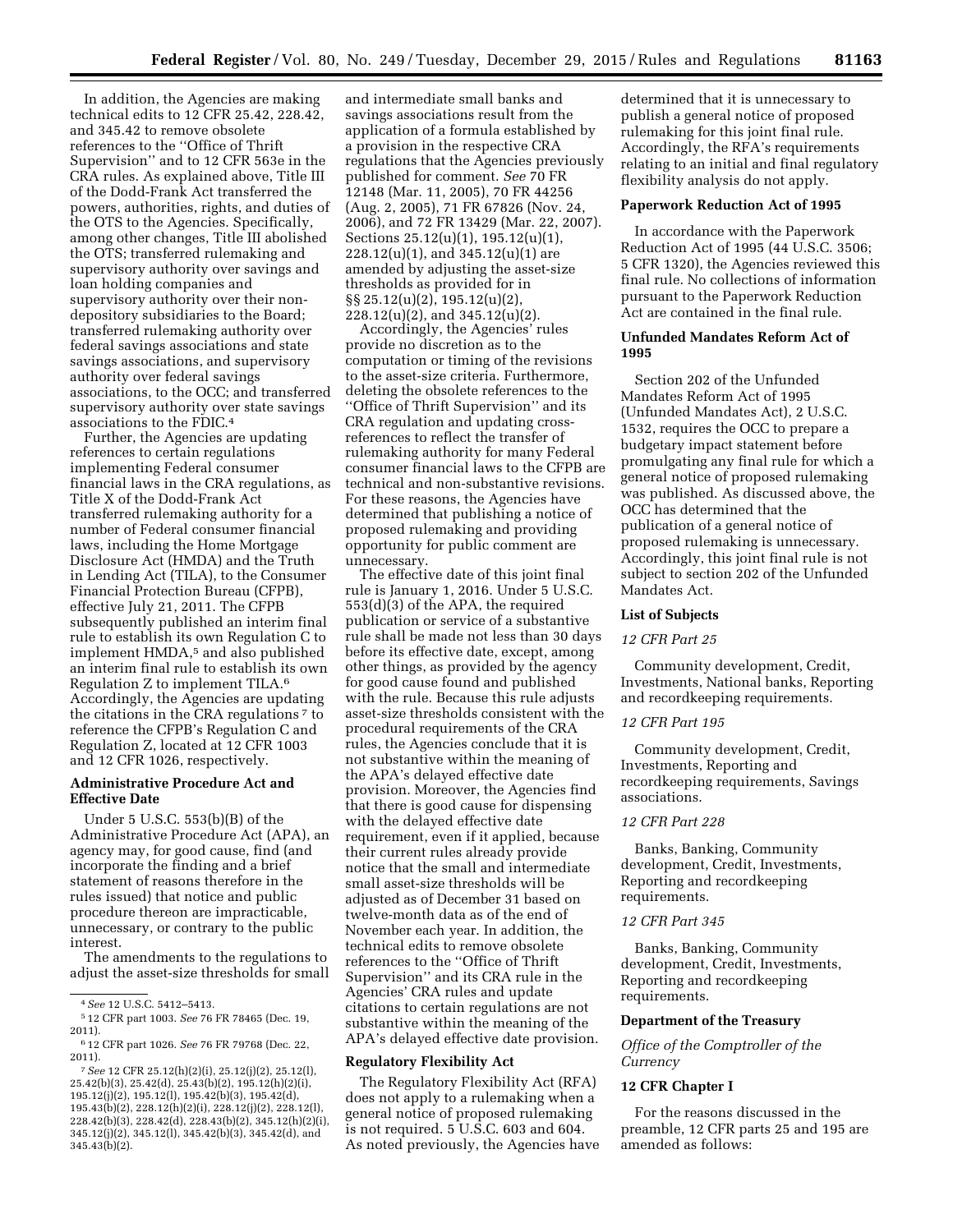## **PART 25—COMMUNITY REINVESTMENT ACT AND INTERSTATE DEPOSIT PRODUCTION REGULATIONS**

■ 1. The authority citation for part 25 continues to read as follows:

**Authority:** 12 U.S.C. 21, 22, 26, 27, 30, 36, 93a, 161, 215, 215a, 481, 1814, 1816, 1828(c), 1835a, 2901 through 2908, and 3101 through 3111.

■ 2. Section 25.12 is amended:

 $\blacksquare$  a. In paragraph  $(h)(2)(i)$ , by removing ''part 203'' and adding ''part 1003'' in its place;

 $\blacksquare$  b. In paragraph (j)(2), by removing ''§ 226.2'' and adding ''§ 1026.2'' in its place;

■ c. In paragraph (l), by removing ''§ 203.2'' and adding ''§ 1003.2'' in its place; and

■ d. By revising paragraph § 25.12(u)(1). The revision reads as follows:

#### **§ 25.12 Definitions.**

\* \* \* \* \*

(u) *Small bank*—(1) *Definition. Small bank* means a bank that, as of December 31 of either of the prior two calendar years, had assets of less than \$1.216 billion. *Intermediate small bank* means a small bank with assets of at least \$304 million as of December 31 of both of the prior two calendar years and less than \$1.216 billion as of December 31 of either of the prior two calendar years.

#### **§ 25.42 [Amended]**

\* \* \* \* \*

■ 3. Section 25.42 is amended:

 $\blacksquare$  a. In paragraphs (b)(3) and (d), by removing ''part 203'' and adding ''part 1003'' in its place, wherever it appears; and

■ b. In paragraph (i), by removing '', the Federal Deposit Insurance Corporation, and the Office of Thrift Supervision,'' and adding ''and the Federal Deposit Insurance Corporation,'' in its place, and by removing ''parts 228, 345, or 563e'' and adding ''parts 195, 228, or 345'' in its place.

#### **§ 25.43 [Amended]**

■ 4. Section 25.43 is amended in paragraph (b)(2) by removing ''part 203'' and adding ''part 1003'' in its place.

## **PART 195—COMMUNITY REINVESTMENT**

■ 5. The authority citation for part 195 continues to read as follows:

**Authority:** 12 U.S.C. 1462a, 1463, 1464, 1814, 1816, 1828(c), 2901 through 2908, and 5412(b)(2)(B).

■ 6. Section 195.12 is amended:

 $\blacksquare$  a. In paragraph  $(h)(2)(i)$ , by removing ''part 203'' and adding ''part 1003'' in its place;

 $\blacksquare$  b. In paragraph (j)(2), by removing ''§ 226.2'' and adding ''§ 1026.2'' in its place;

- c. In paragraph (l), by removing ''§ 203.2'' and adding ''§ 1003.2'' in its
- place; and

■ d. By revising paragraph (u)(1). The revision is set forth below:

#### **§ 195.12 Definitions.**

\* \* \* \* \* (u) *Small savings association*—(1) *Definition. Small savings association*  means a savings association that, as of December 31 of either of the prior two calendar years, had assets of less than \$1.216 billion. *Intermediate small savings association* means a small savings association with assets of at least \$304 million as of December 31 of both of the prior two calendar years and less than \$1.216 billion as of December 31 of either of the prior two calendar years.

\* \* \* \* \*

## **§ 195.42 [Amended]**

■ 7. Section 195.42 is amended in paragraphs (b)(3) and (d) by removing ''part 203'' and adding ''part 1003'' in its place, wherever it appears.

#### **§ 195.43 [Amended]**

■ 8. Section 195.43 is amended in paragraph (b)(2) by removing ''part 203'' and adding ''part 1003'' in its place.

#### **Federal Reserve System**

#### **12 CFR Chapter II**

For the reasons set forth in the preamble, the Board of Governors of the Federal Reserve System amends part 228 of chapter II of title 12 of the Code of Federal Regulations as follows:

## **PART 228—COMMUNITY REINVESTMENT (REGULATION BB)**

■ 9. The authority citation for part 228 continues to read as follows:

**Authority:** 12 U.S.C. 321, 325, 1828(c), 1842, 1843, 1844, and 2901 *et seq.* 

■ 10. Section 228.12 is amended:  $\blacksquare$  a. In paragraph  $(h)(2)(i)$ , by removing ''part 203'' and adding ''part 1003'' in its place;

■ b. In paragraph (j)(2), by removing ''§ 226.2'' and adding ''§ 1026.2'' in its place;

■ c. In paragraph (l), by removing

''§ 203.2'' and adding ''§ 1003.2'' in its place; and

 $\blacksquare$  d. Revising paragraph (u)(1). The revision reads as follows:

#### **§ 228.12 Definitions.**

\* \* \* \* \*

(u) *Small bank*—(1) *Definition. Small bank* means a bank that, as of December 31 of either of the prior two calendar years, had assets of less than \$1.216 billion. *Intermediate small bank* means a small bank with assets of at least \$304 million as of December 31 of both of the prior two calendar years and less than \$1.216 billion as of December 31 of either of the prior two calendar years.

\* \* \* \* \*

## **§ 228.42 [Amended]**

■ 11. Section 228.42 is amended: ■ a. In paragraphs (b)(3) and (d), by removing ''part 203'' and adding ''part 1003'' in its place, wherever it appears; and

■ b. In paragraph (i), by removing '', the Federal Deposit Insurance Corporation, and the Office of Thrift Supervision,'' and adding ''and the Federal Deposit Insurance Corporation,'' in its place, and by removing ''parts 25, 345, or 563e'' and adding ''parts 25, 195, or 345'' in its place.

#### **§ 228.43 [Amended]**

■ 12. Section 228.43 is amended in paragraph (b)(2), by removing ''part 203'' and adding ''part 1003'' in its place.

#### **Federal Deposit Insurance Corporation**

#### **12 CFR Chapter III**

#### *Authority and Issuance*

For the reasons set forth in the preamble, the Board of Directors of the Federal Deposit Insurance Corporation amends part 345 of chapter III of title 12 of the Code of Federal Regulations to read as follows:

# **PART 345—COMMUNITY REINVESTMENT**

■ 13. The authority citation for part 345 continues to read as follows:

**Authority:** 12 U.S.C. 1814–1817, 1819– 1820, 1828, 1831u and 2901–2908, 3103– 3104, and 3108(a).

■ 14. Section 345.12 is amended:

■ a. In paragraph (h)(2)(i), by removing ''part 203'' and adding ''part 1003'' in its place;

 $\blacksquare$  b. In paragraph (j)(2), by removing ''§ 226.2'' and adding ''§ 1026.2'' in its place;

■ c. In paragraph (l), by removing

- ''§ 203.2'' and adding ''§ 1003.2'' in its place; and
- d. Revising paragraph (u)(1). The revision reads as follows:

#### **§ 345.12 Definitions.**

\* \* \* \* \*